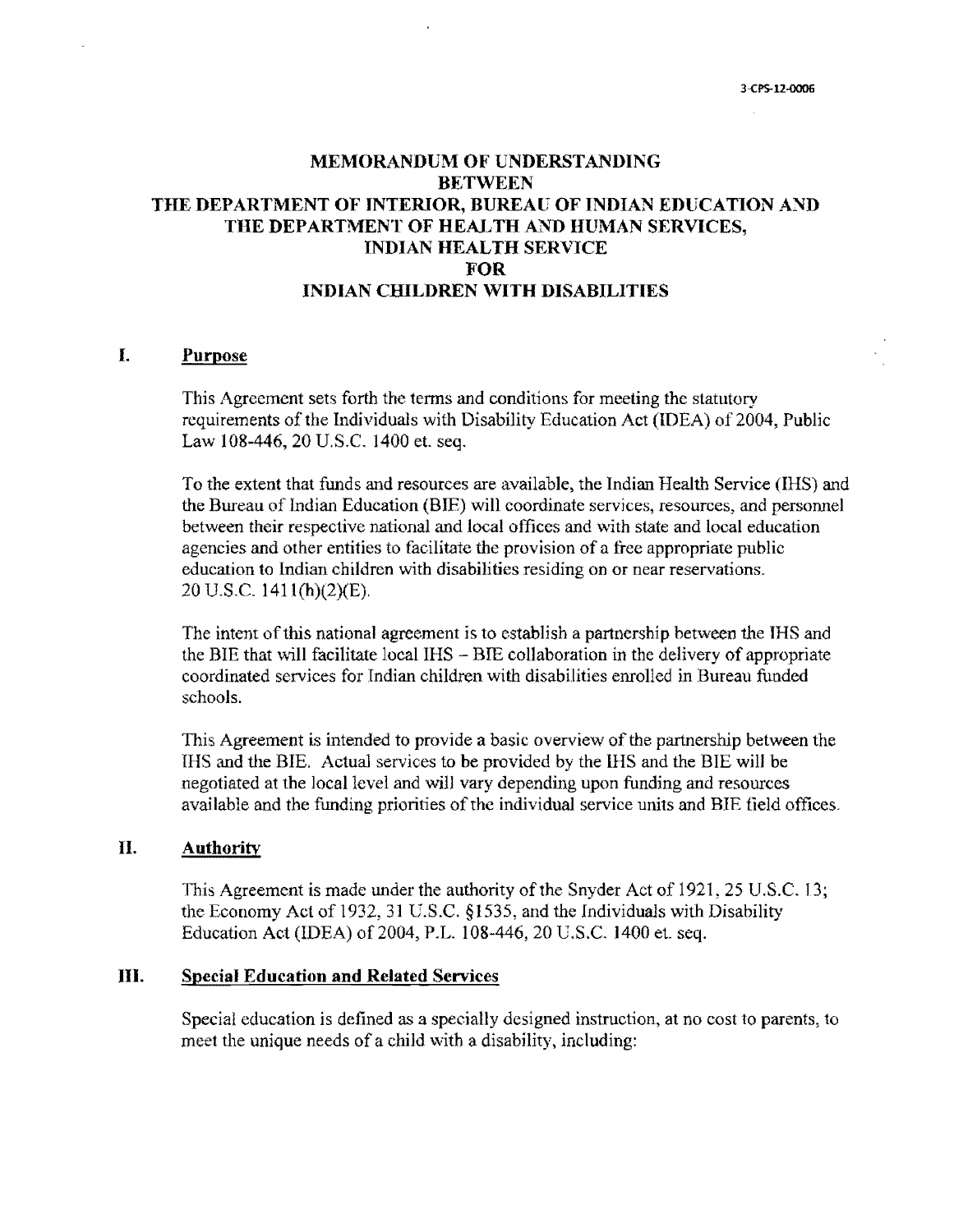- (A) instruction conducted in the classroom, in the home, in hospitals and institutions, and in other settings; and,
- (B) instruction in physical education. 20 U.S.C. 1401(29).

Related services are transportation and such developmental, corrective, and other supportive services (including speech-language pathology and audiology services, interpreting services, psychological services, physical and occupational therapy, recreation, including therapeutic recreation, social work services, school nurse services designed to enable a child with a disability to receive a free appropriate public education as described in the individualized education program of the child, counseling services, including rehabilitation counseling, orientation and mobility services, and medical services, except that such medical services shall be for diagnostic and evaluation purposes only as may be required to assist a child with a disability to benefit from special education, and includes the early identification and assessment of disabling conditions in children). 20 U.S.C. 1401(26).

## IV. Disability Categories

The tenn child with a disability means a child evaluated in accordance with IDEA with autism, deaf-blindness, deafness, emotional disturbance, hearing impairment, intellectual disability, multiple disabilities, orthopedic impairment, other health impairment, specific learning disability, speech or language impairment, traumatic brain injury, visual impairment including blindness, and who because of these impairments need special education and related services. 20 U.S.C. 1401(3).

## V. Description of Services

The IHS and the BIE will coordinate activities where there exists an overlap in eligible populations, services and activities that shall enable an Indian child to participate successfully in schools or programs, utilizing the BIE's Coordinated Service Plan (CSP) as a guide. These activities shall provide for the apportionment of responsibilities and costs including Child Find, evaluation, diagnosis, remediation or therapeutic measures, and equipment and medical or personal supplies as needed for a child to remain in school or any program. 20 U.S.C.  $1411(h)(2)(E)$  and  $1411(h)(5)$ .

The IHS wil1 assist the Bureau schools and State entities to provide these services to the extent that funds and resources are available. However, the primary responsibility lies within the BIE, tribes, and States who receive funding for the provision of these services mandated by (Pub. L. 108-446, 20 U.S.C. 1400 et. seq). IHS is not receiving any additional funds to provide these services and is limited by Congressional funding.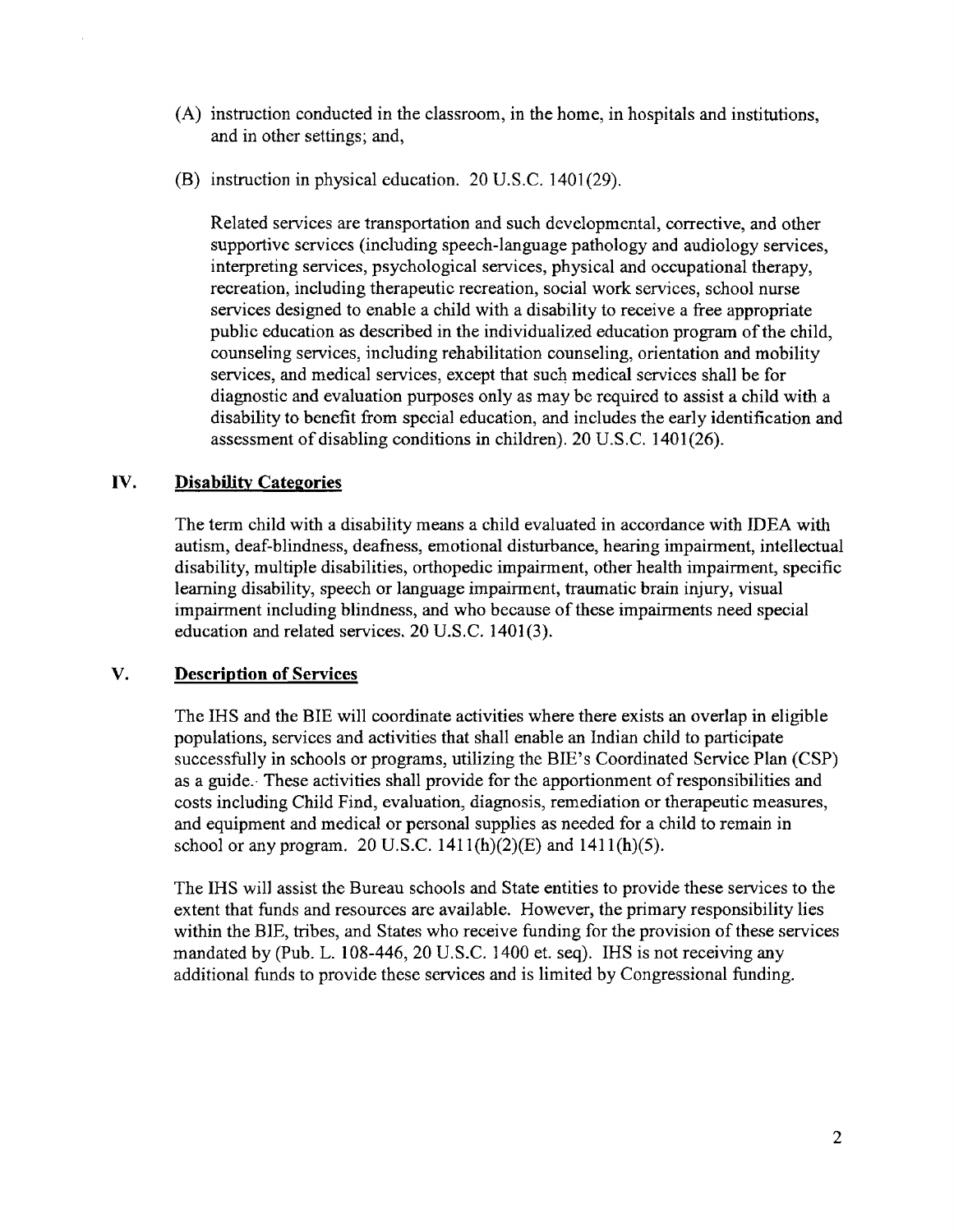# VI. Mutual Objectives

This Agreement is based upon the legislative requirements of IDEA that the provision of a comprehensive system of coordinated services for all Indian children with disabilities be established to ensure adequate health and human services for all Indian children with disabilities residing on or near reservations. 20 U.S.C.  $1411(h)(2)(E)$  and  $1411(h)(5)$ .

It is agreed that the parties to this Agreement will support the attainment of the following mutual objectives:

- (A) To encourage local entities to develop and implement inter/intra-agency collaborative activities and interagency agreements at the local level to address the IDEA. Both IHS and the BIE staff at the local level \vill be encouraged to coordinate with existing Federal, state, and tribal entities that work with Indian children and their families.
- (B) To work toward the prevention of duplication of effort.
- (C) To ensure services are cost-effective and maximize the use of all available Federal~ state, and local resources.
- (D) To coordinate training activities on best practices and new Federal requirements and procedures. This includes inviting the BIE and the IRS staff to respective training opportunities as appropriate.
- (E) To support participation in and representation on the state inter/intra~agency Coordinating Councils, and other local or regional inter/intra-agency coordinating councils.
- (F) To provide service in accordance with the requirements tmder Part B and Part C of IDEA.

## VII. Agency Responsibilities and Costs

- $(A)$  The BIE will:
	- 1. Ensure the availability of a free appropriate public education by acting in a service coordination role to all Indian children with disabilities (ages 4 through 21 years) (§300.101) enrolled in Bureau funded schools. This includes the provision of special education and related services in accordance with Part B of IDEA and the coordination of services for these children and their families.
	- 2. Participate in local child find and public awareness efforts and refer children suspected of being eligible under IDEA to the local education agency (public school) for children ages 3 through 5 years of age.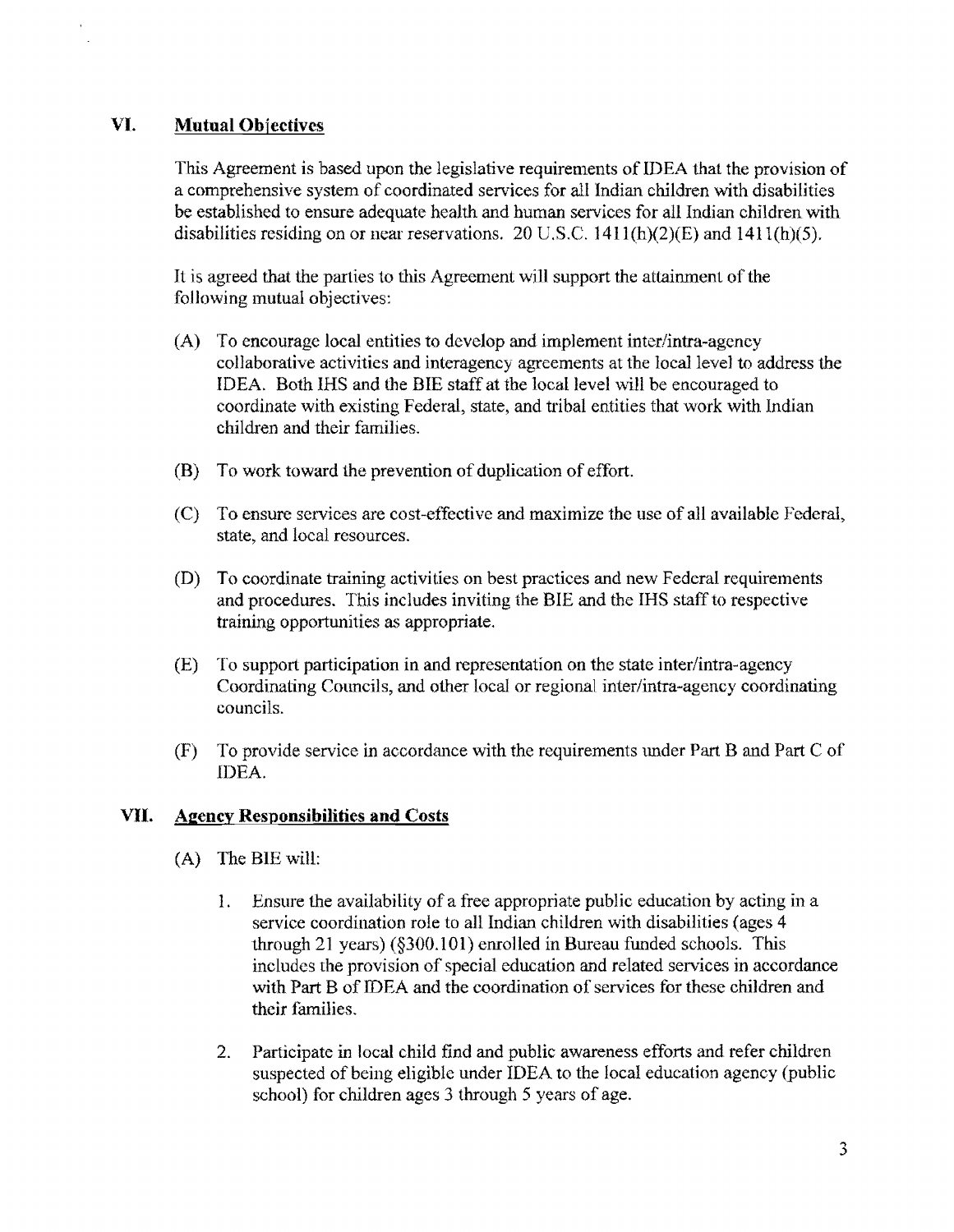- 3. Coordinate services, using the CSP as a reference, for all Indian children with disabilities residing on reservations \vhere Bureau funded schools are located. This will include working with tribes. IHS, and other Federal agencies and states.
- 4. Share data related to health and human services for Indian children \vith disabilities with the appropriate regional IHS area offices comparable to the BIE regional associate deputy directors offices in order to disseminate infotmation to the local health facilities and schools involved.
- 5. Encourage emol1ment of all eligible students, particularly those students who attend Bureau funded off-reservation dormitories or boarding schools, in Medicaid, and/or the Children's Health Insurance Program (CHIP), and/or Supplemental Security Income (SSI).
- $(B)$  The IHS will coordinate with the BIE to provide Child Find, evaluation, diagnosis, remediation, therapeutic, and other coordinated services. These services may include the following:
	- 1. Provide existing qualified personnel, such as pediatricians and other physicians or health care providers in conformity with the child or youth's individualized education program (IEP) or individualized family service plan (lFSP).
	- 2. Serve as an advocate at all levels vvithin IHS to coordinate efforts for the rights and needs of children \vith disabilities in their relationship with the BIE, health departments, independent health agencies, hospitals, welfare departments, professional groups, and private practitioners as recommended in the CSP.
	- 3. Assist in the identification~ provision, and negotiation with health resources such as professional societies, schools, health organizations, private practitioners, Title V agencies, and State Medicaid Early Periodic Screening and Diagnosis Treatment (EPSDT) activities to meet the needs of children with disabilities.
	- 4. Explore the feasibility of a perfotmance indicator using the IHS Resource and Patient Management System (RPMS) and piJot data to screen children with special health care needs.
	- 5. Maintain sufficient contact with the BIE to enhance the inter/intra-agency liaisons at all levels that will promote the accomplishment of a service coordination system that will meet the needs of all Indian children with disabilities enrolled in Bureau funded schools.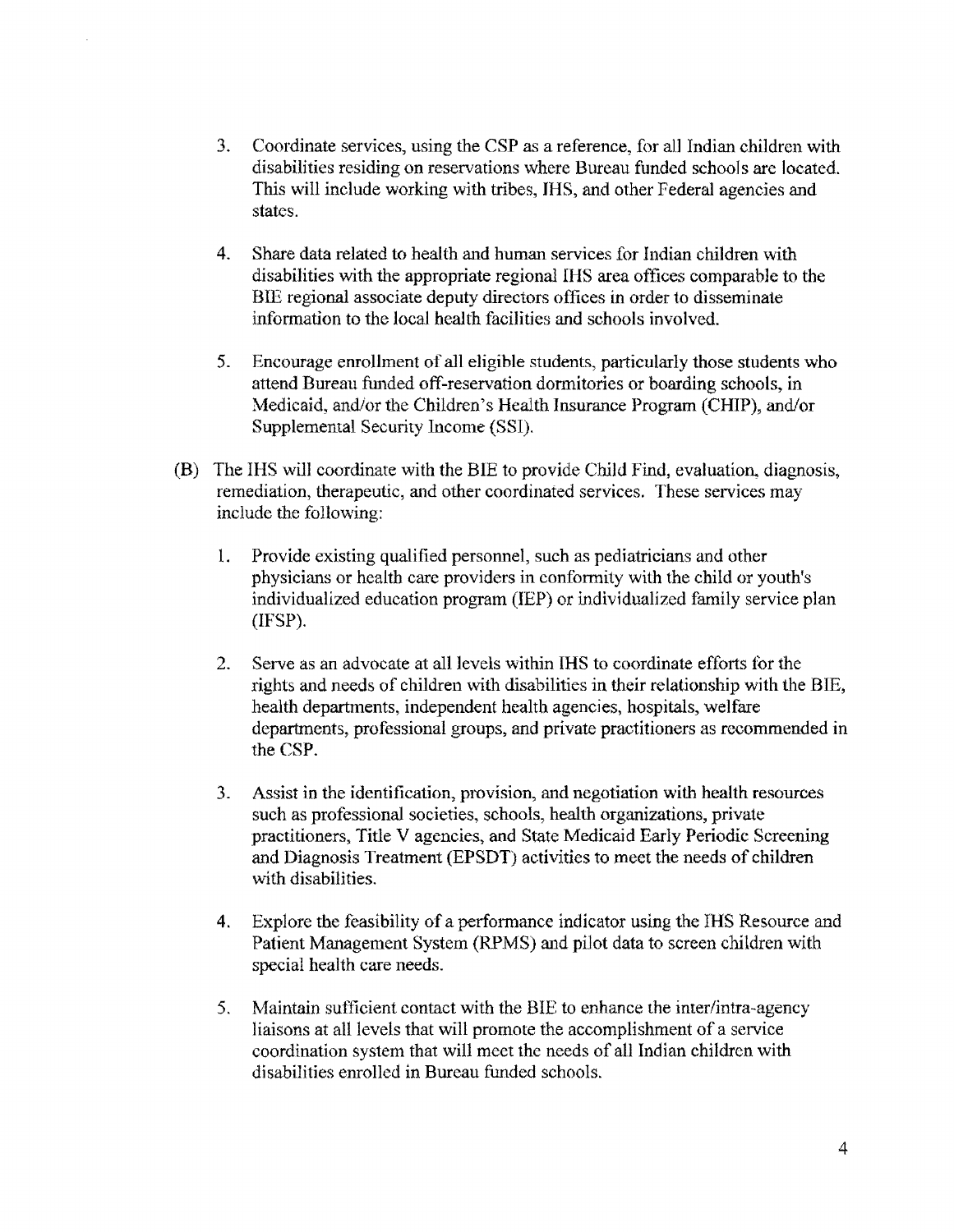- 6. Provide consultative health services to children with disabilities and provide (with parental pennission or the equivalent of parental permission) a report on their findings to the school if such findings are related to the child's education.
- 7. Provide medical, mental, and healthcare related training to school personnel as appropriate and available.
- 8. Encourage enrollment of children with disabilities in Medicaid, and/or the CHIP, and/or SSL

## VIII. Property

Real property transfers between the IHS and the BIE are not allowed under this Agreement without prior written approval from the appropriate agency representative. All supply procurement or property transactions must be approved and coordinated by the appropriate agency representative. Items of equipment, which the IRS may provide to the BIE to carry out this Agreement, \vill remain the property of the IHS. Items of equipment, which the BIE may provide to the IHS to carry out this Agreement, will remain the property of the BIE.

## IX. Health Insurance Portability & Accountability Act (HIPAA) and Privacy Act of 1974

Patient health information may be disclosed as provided by the Privacy Rule of the Health Insurance Portability  $\&$  Accountability Act (HIP AA), 45 CFR Part 164.

With respect to federally funded facilities, the confidentiality of information that identifies individual persons and is exchanged pursuant to this Agreement between the IHS and the BIE is to be safeguarded in accordance with requirements contained in the HIPAA and Privacy Act of 1974, 5 U.S.C. 552a and regulations, 34 CFR Part 99 for the Family Educational Rights and Privacy Act. In addition, regulations of the Department of Health and Human Services (HHS) that implement the Privacy Act of 1974 within the IHS, 45 CFR Part 5b, are to be followed.

Information exchanged between the IHS and the BIE that indicates a diagnosis, prognosis, referral or treatment of alcohol or drug abuse is to be protected in accordance with requirements contained in the "Confidentiality of Alcohol and Drug Abuse Patient Records" regulations issued by RHS, found at 42 CFR Part 2.

## x. Duration of the Agreement

This Agreement will become effective when it is signed by the representatives of both the IIHS and the Department of the Interior (DOl). It shall remain in effect until the legislation changes, or when a representative of HHS or DOr notifies the other party in writing of its intent to terminate the Agreement, or such other time as agreed to by both parties.